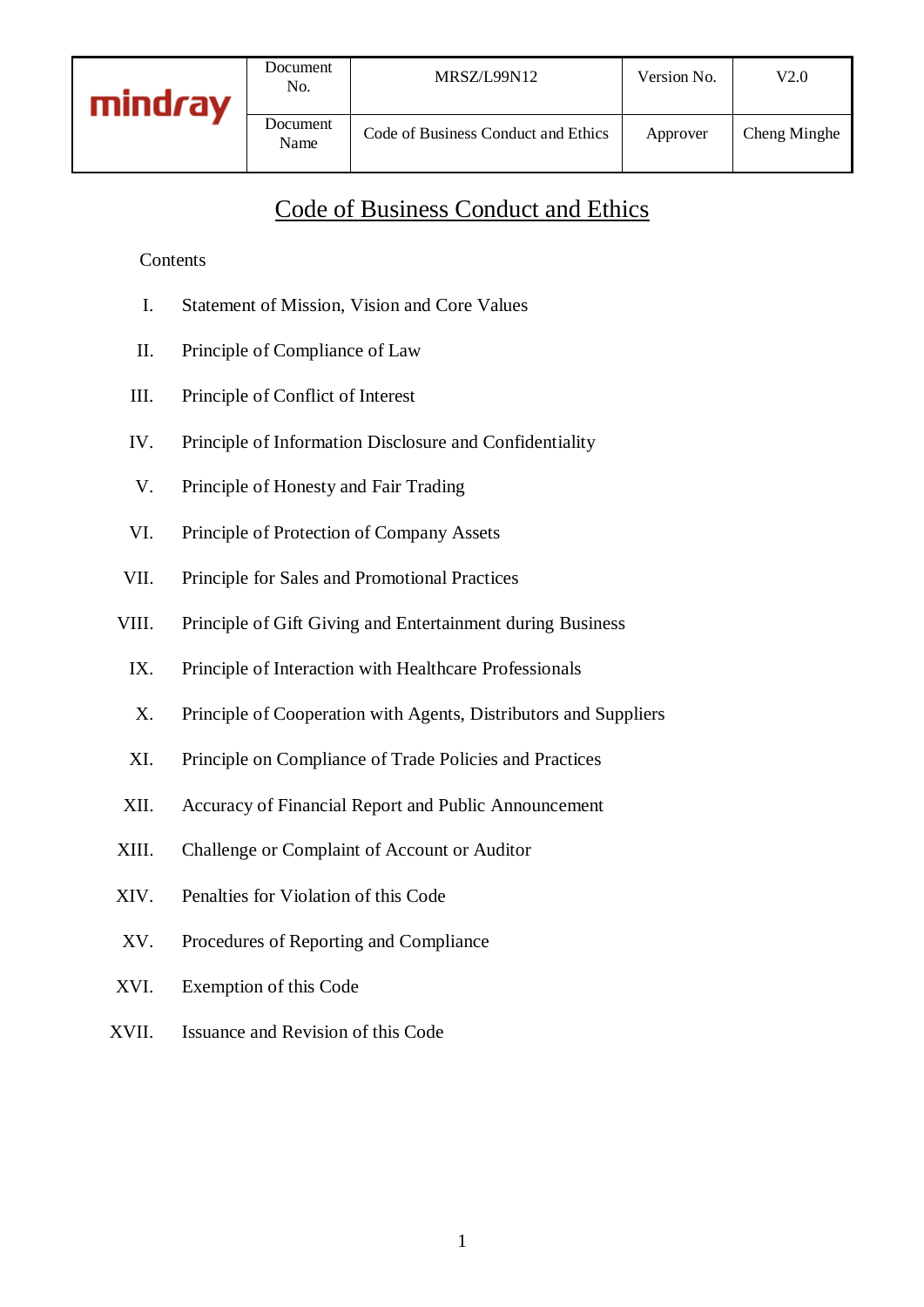| mindrav | Document<br>No.  | MRSZ/L99N12                         | Version No. | V2.0         |
|---------|------------------|-------------------------------------|-------------|--------------|
|         | Document<br>Name | Code of Business Conduct and Ethics | Approver    | Cheng Minghe |

This Code of Business Conduct and Ethics (the "Code") sets out legal and ethical standards for the conduct of directors, officers and employees of Shenzhen Mindray Bio-Medical Electronics Co., Ltd. (the "Company" or "Mindray") and all of its branches and controlled subsidiaries. The Company undertakes and requires that all directors, officers and employees maintain the best standard of honesty and integrity at any time of performing the company business, and comply with all laws and regulations applicable in the place where the Company has business operations.

The Code aims to help you safeguard the undertakings of the Company in relation to fair operations and compliance with all applicable laws and regulations. Please contact your department head or the Head of Legal Department should you have any question regarding the Code or its application. If you spot any condition or conduct that has breached, or would possibly breach the Code or cause the Code to be violated, please refer to Article XV "Procedures of Reporting and Compliance".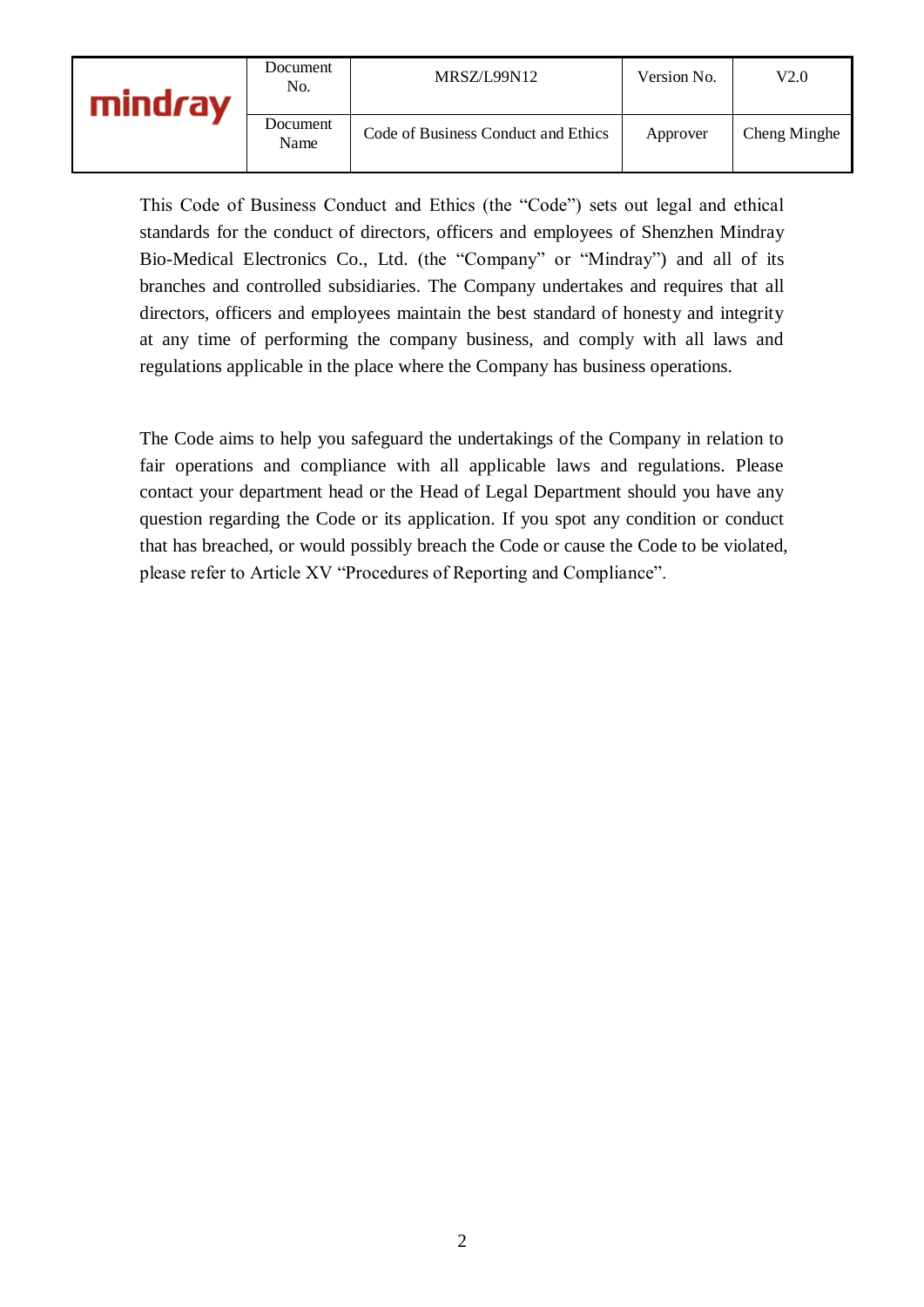### **I. Statement of Mission, Vision and Pillars**

#### **A. Mission**

Improve healthcare by optimizing and sharing medical technologies with the world.

#### **B. Vision**

We will make better healthcare solutions more accessible to humanity.

#### **C. Pillars**

Thoroughly understand and quickly respond to the needs of the medical community;

Adopt and advance key technologies and make them more relevant to the market;

Easy to use, affordable to own and reliable to operate.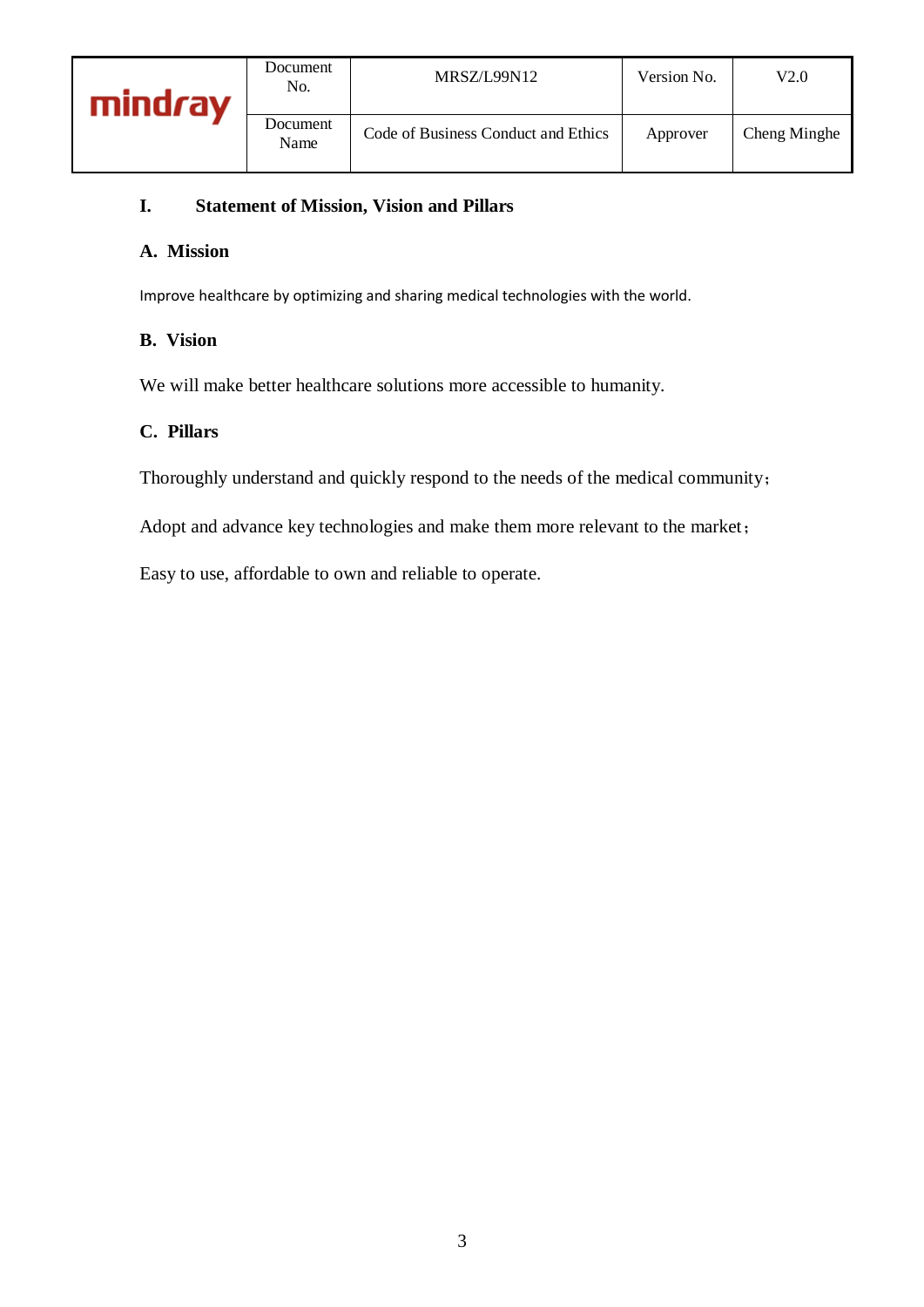### **II. Principle of Compliance of Law**

The Company requires that all employees, officers and directors comply with all applicable laws and regulations, applicable industry codes, and internal rules and guidelines. Complying with these laws and regulations, codes, and internal rules and guidelines is critically important for ensuring to conduct our business in an ethical way. In this regard, it is particularly important to prohibit corruption, bribery and fraud. The overarching policies governing these issues are the Anti-Corruption Policy.

You should have sound judgment and sense when complying with the applicable laws, regulations and rules; in case of any uncertainty, please consult with the Legal Department of the Company or the head of your department.

If you have discovered any conduct in violation of the laws or compliance, no matter such conduct has been done by the officers, employees, directors or any third party that carries out business on behalf of the Company, you have the obligation to immediately report to the Head of the Supervisory Department or the Group Compliance Director of the Company, or report in accordance with other means set out under Article XIV of the Code. It is the genuine hope of the Company that any suspicious problems should be resolved internally. However, this shall not prevent you from reporting any illegal conduct, including any violation of anti-bribery laws, anti-trust laws, environment laws or any other national, local or foreign laws, regulations or rules. The Company shall not fire, demote, suspend any person, or threat, harass or use other means to discriminate or retaliate against any person, because of his / her reporting of unlawful conduct. The Code shall not prohibit you witnessing, participating in or assisting by other means with any administrative, judicial or legislative procedure or investigation.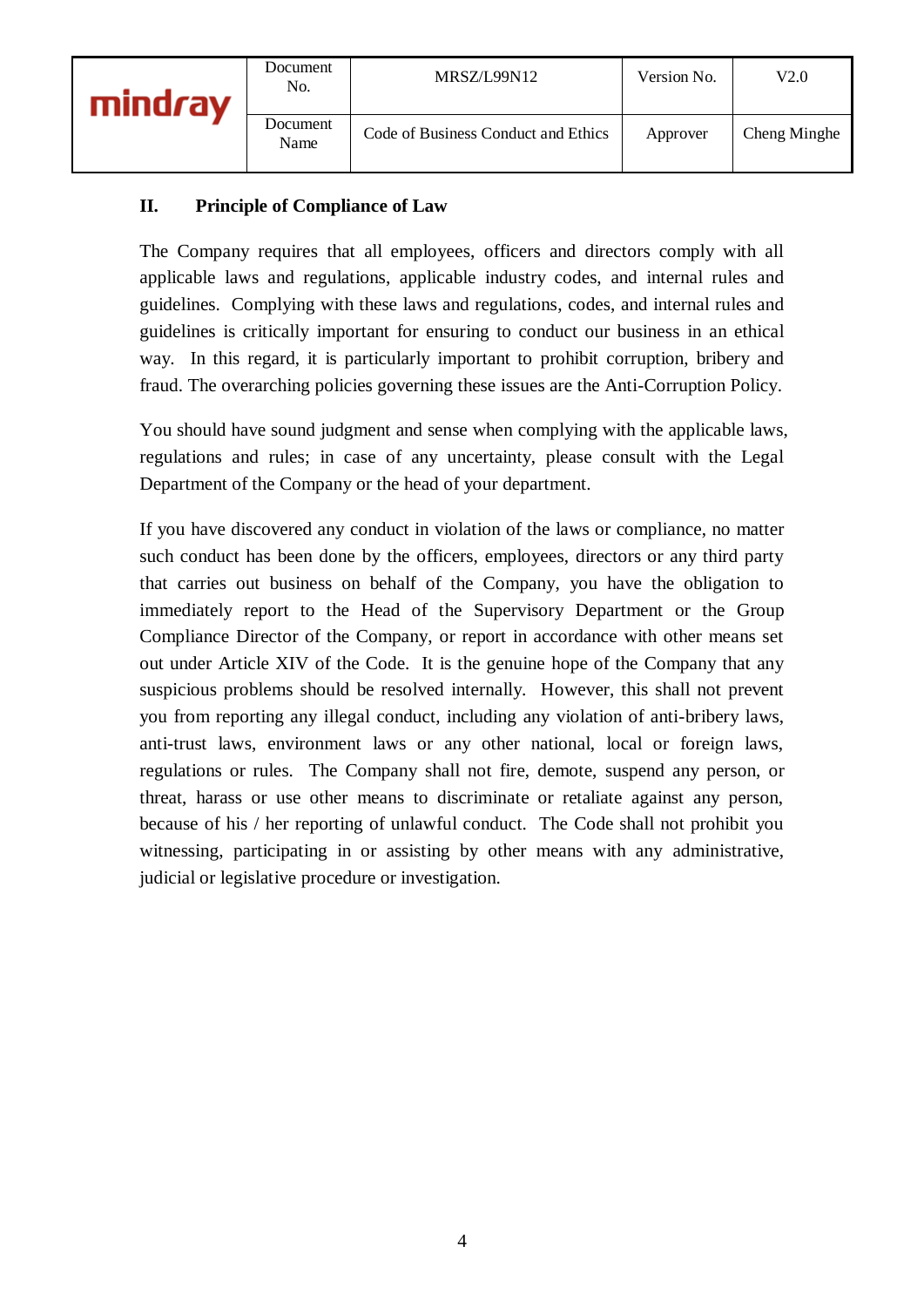# **III. Principle of Conflict of Interest**

"Conflict of interest" occurs in the circumstances your personal interest affects or is likely to affect the best interest of the Company. Conflict of interest arises when your action or interest prevents you performing business in an honest, objective and effective way, or where you otherwise put your personal interest ahead of the Company's best interests.

To safeguard the best interest of the Company shall be the principle of conduct for employees, officers and directors. Members of the Company shall not participate in any conduct that can trigger "conflict of interest".

You have the obligation to disclose any transaction or relationship that can possibly cause conflict of interest to the Legal Counsel or the board of directors (if you are a senior officer or director or manager in the Legal Department and / or Compliance Office), who shall be responsible for determining whether the said transaction or relationship has constituted conflict of interest and how any actual or potential conflict is to be avoided.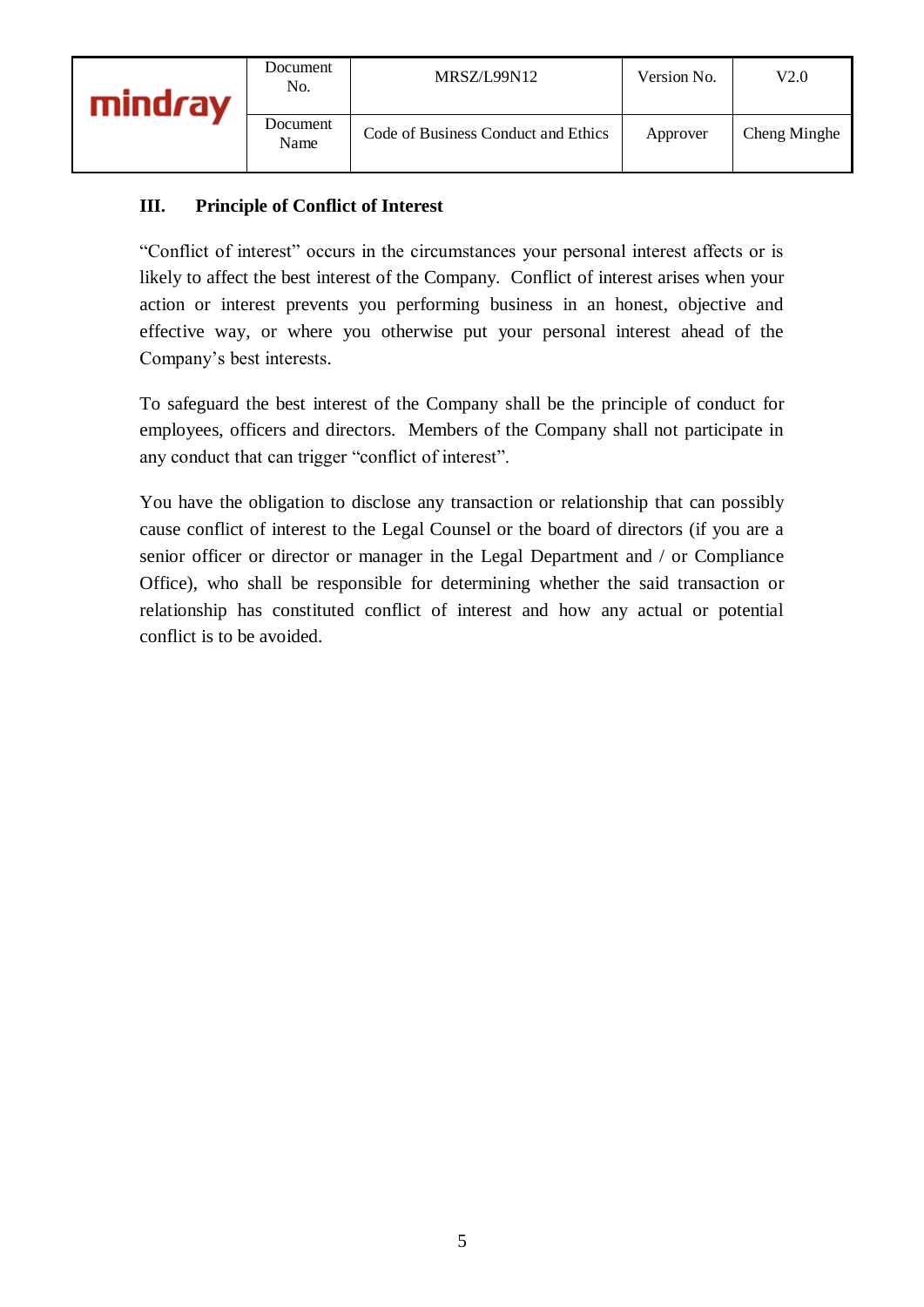# **IV. Principle of Information Disclosure and Confidentiality**

Employees, officers and directors, unless authorized by the head of department or required by law, shall keep confidential information confidential for the Company or other companies, including the supplier, client or other business partner of the Company. Any unauthorized disclosure of confidential information is strictly prohibited by the Company. Further, employees should adopt appropriate preventative measures to ensure that confidential or sensitive business information would not be circulated internally in the Company, whether that information is exclusive to the Company or other companies.

Employees, officers and directors (except for the spokesman authorized by the Company) shall not discuss with any outsider the internal business matters of the Company, or circulate the internal information of the Company, unless indeed required by the performance of business. It might be possible that some third parties, such as media, securities analysts, investors, investment consultants, brokers, traders or holders of securities, sound you out the internal information of the Company. If you have received any such inquiry, you shall refuse to comment and defer it to the authorized spokesman to respond.

You shall also discharge all your legal duties owed to your former employer. Such duties may include the prohibition of use and disclosure of confidential information, non-soliciting your former colleagues to serve the Company and non-competition, etc.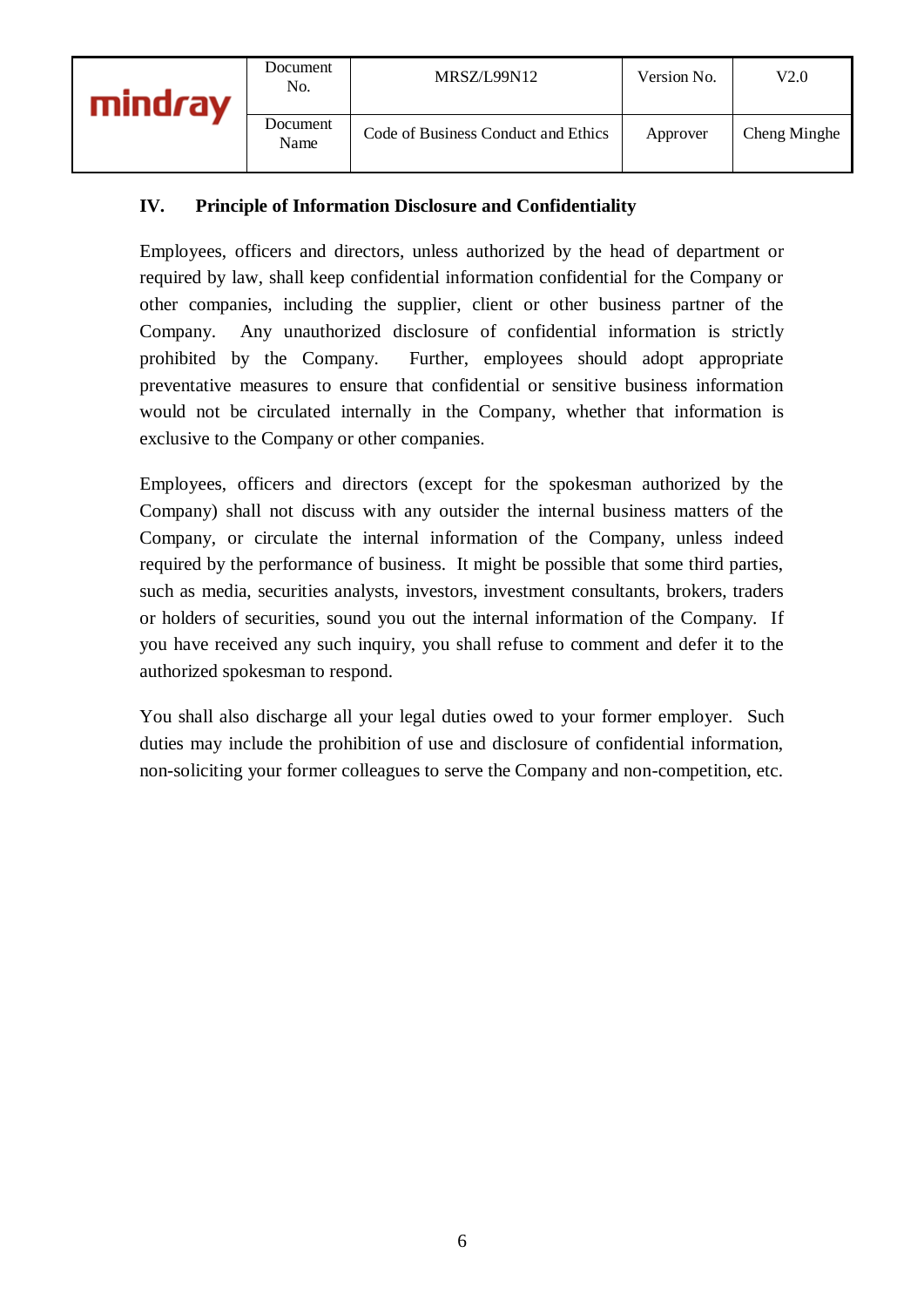# **V. Principle of Honesty and Fair Trading**

Employees, officers and directors shall endeavor to deal with the suppliers, clients, competitors of the Company and their colleagues in an honest, ethical and fair way. There shall be no untrue, misleading, fraudulent or cheating statement in relation to the product or service of the Company. One shall not benefit himself or cause any other person to suffer loss by manipulating, hiding and misusing privileged information, misrepresenting material fact or any other unfair dealing.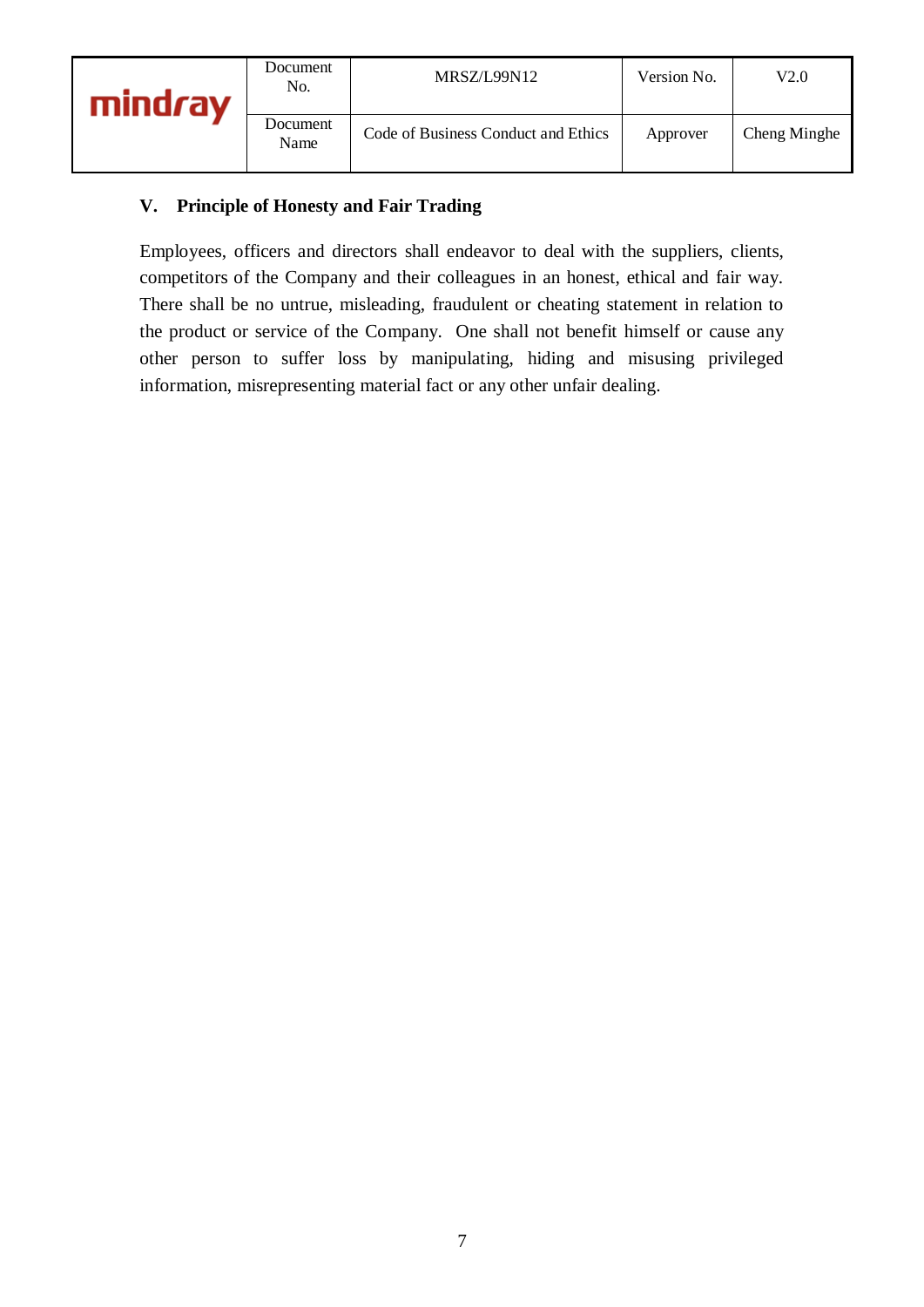# **VI. Principle of Protection of Company Assets**

Employees, officers and directors shall reasonably use and endeavor to safeguard the assets of the Company. Theft, malfeasance and waste can directly affect the financial performance of the Company. Employees, officers and directors shall only use the assets and services of the Company for the purpose of proper business needs and not for the benefit of himself or any others.

Employees, officers and directors shall endeavor to facilitate and increase the legitimate interest of the Company, and shall not take advantage of his position to use assets or information of the Company for personal benefit.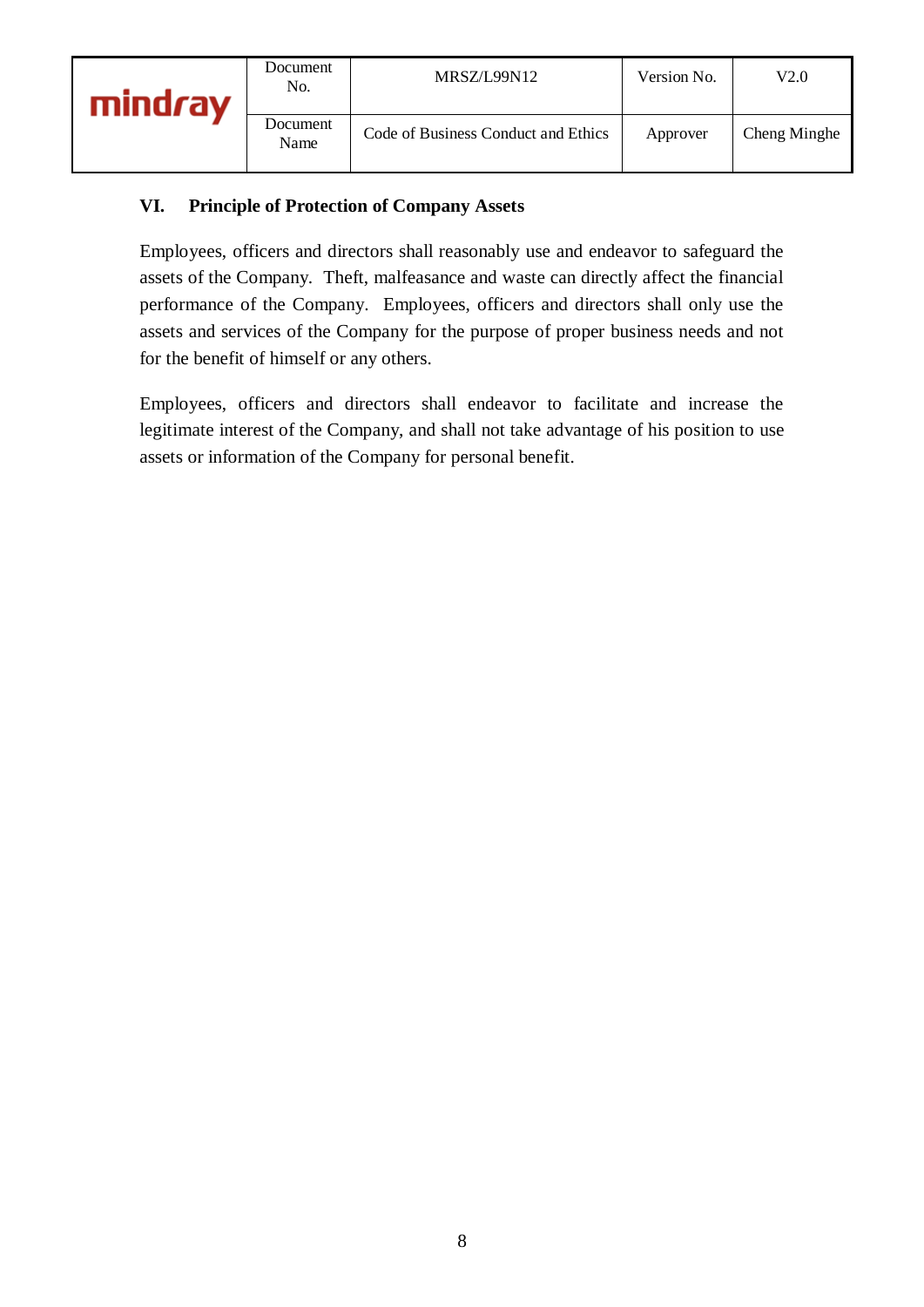# **VII. Principle for Sales and Promotional Practice**

Employees of the Company should conduct sales and promotional activities for products of the Company in an ethical manner.

In general, sales and promotional activities should comply with the following principles:

- Mindray's interactions with healthcare professionals in promotional activities should be intended to benefit patients and to enhance the practice of medical treatment.
- Promotion should encourage the appropriate use of products by presenting product information objectively.
- The content of all promotional materials must be balanced, accurate and supported by available product information or scientific literature.

### **1. Promotional Information**

Promotional information about Company products should be clear, accurate, not misleading, and should be presented in a fair and objective manner. Company employees should not make exaggerated or all-embracing claims about products of the Company.

#### **2. Promotional Materials**

Promotional materials about Company products should be clearly identified as Mindray sponsored promotional materials, not resembling independent academic or scientific publications.

#### **3. Relationship with the General Public**

Mindray should communicate information relating to its products to the general public in compliance with local laws. The communication should be accurate, balanced and factual, and not misleading. Appropriate scientific references should be included when necessary.

Mindray employees should not answer requests from individual patients for advice on personal medical matters.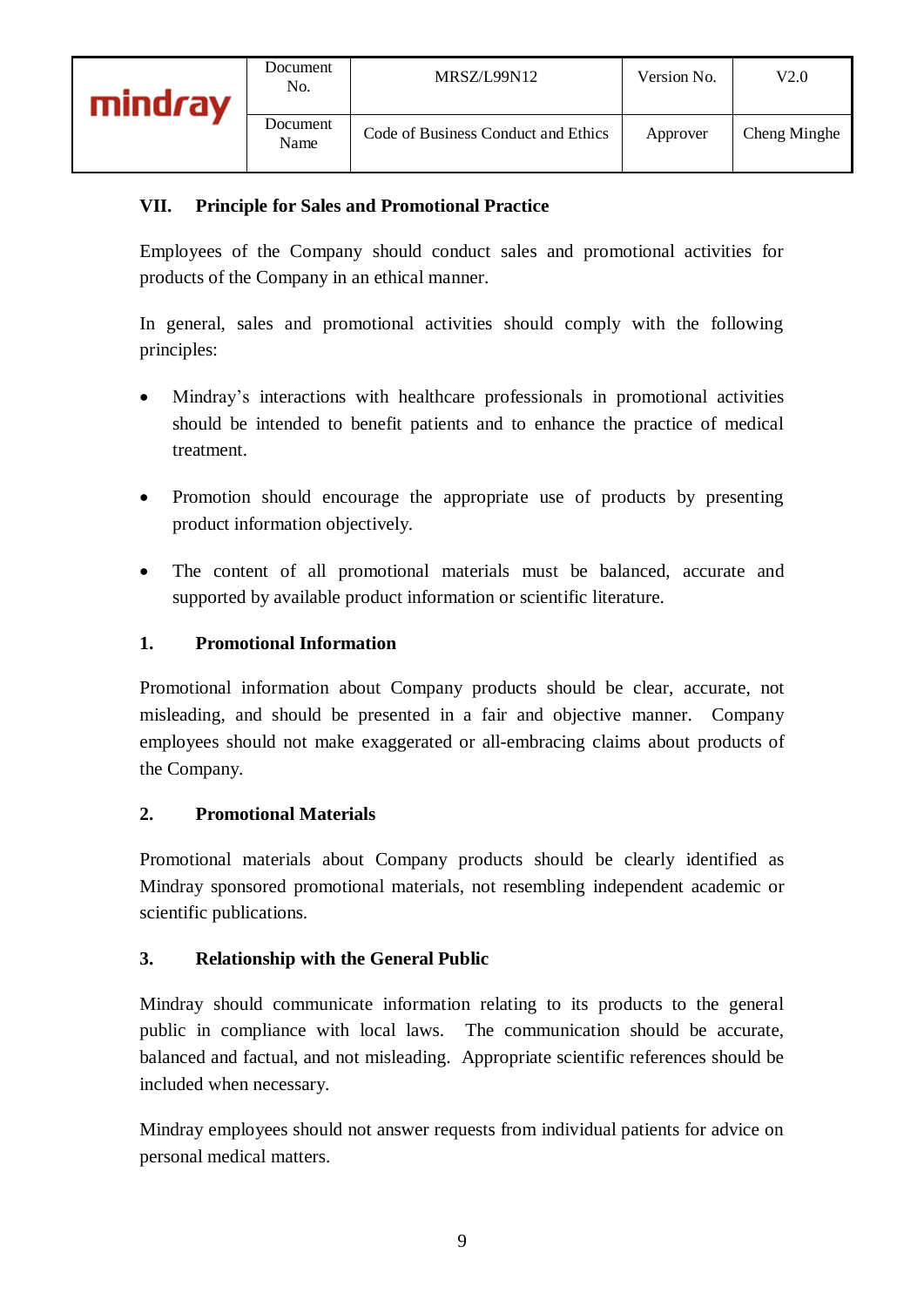| mindrav | Document<br>No.  | MRSZ/L99N12                         | Version No. | V2.0         |
|---------|------------------|-------------------------------------|-------------|--------------|
|         | Document<br>Name | Code of Business Conduct and Ethics | Approver    | Cheng Minghe |

# **4. Product Placement**

"Product placement", which may be referred to as "product demonstration" or "product loan", means placing a Mindray product at a hospital for its free use.

Mindray should use product placement for the purpose of promoting patient care, advancing medical knowledge of the healthcare professionals, and/or product demonstration. Mindray should not use product placement for the purpose of influencing the product use or purchase decision of the hospitals or healthcare professionals.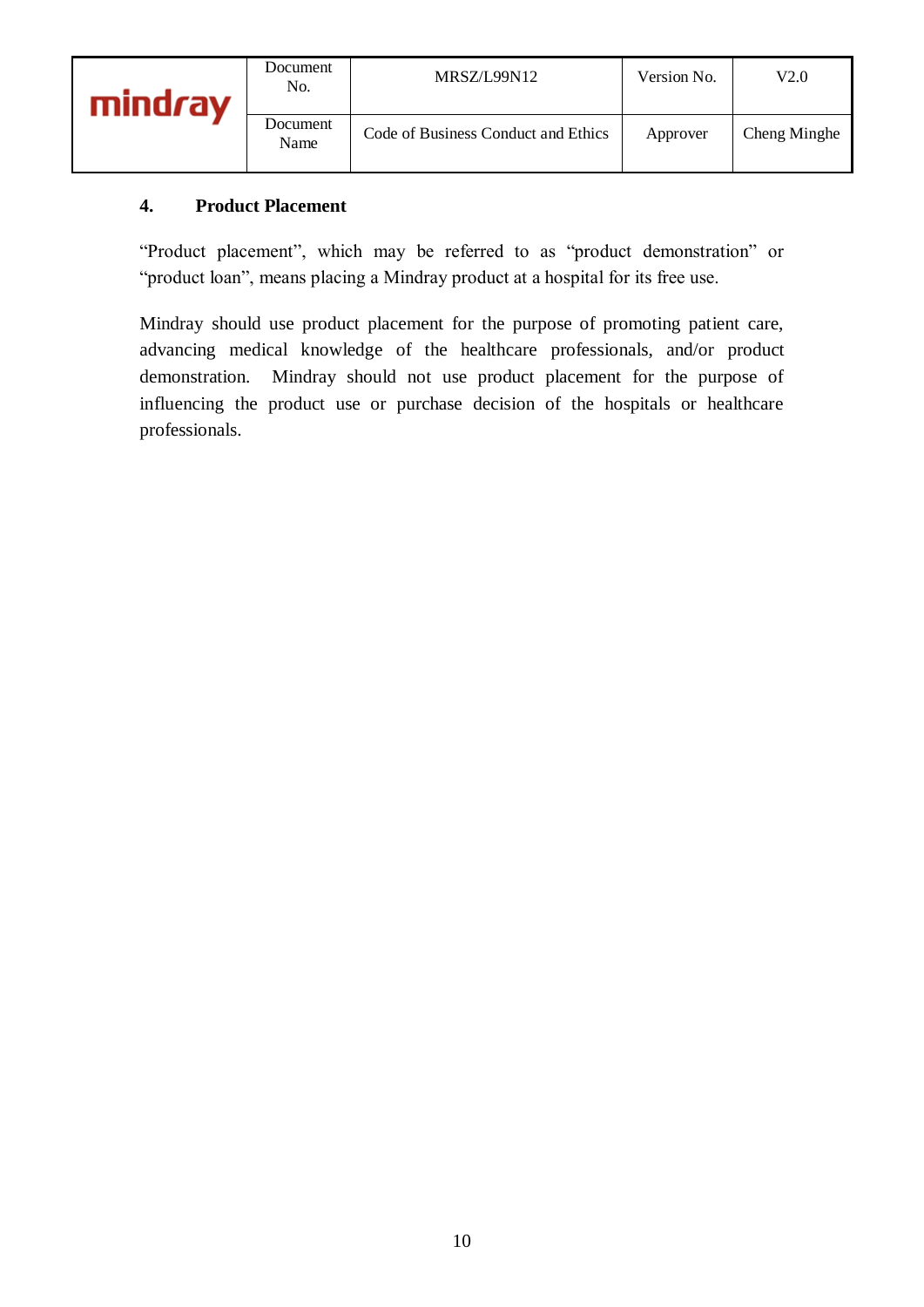# **VIII. Principle of Gifts and Hospitalities during Business**

The success of the Company business depends on its high-quality employee team and high-quality products and services rather than through the gift giving or extravagant hospitalities. Company employees must not use hospitalities or gifts to "buy business", which means that employees must not provide hospitalities or gifts in order to obtain an undue advantage in obtaining or retaining any business for Mindray.

The Company, however, permits hospitalities and gifts for legitimate and bona fide business purposes in limited circumstances.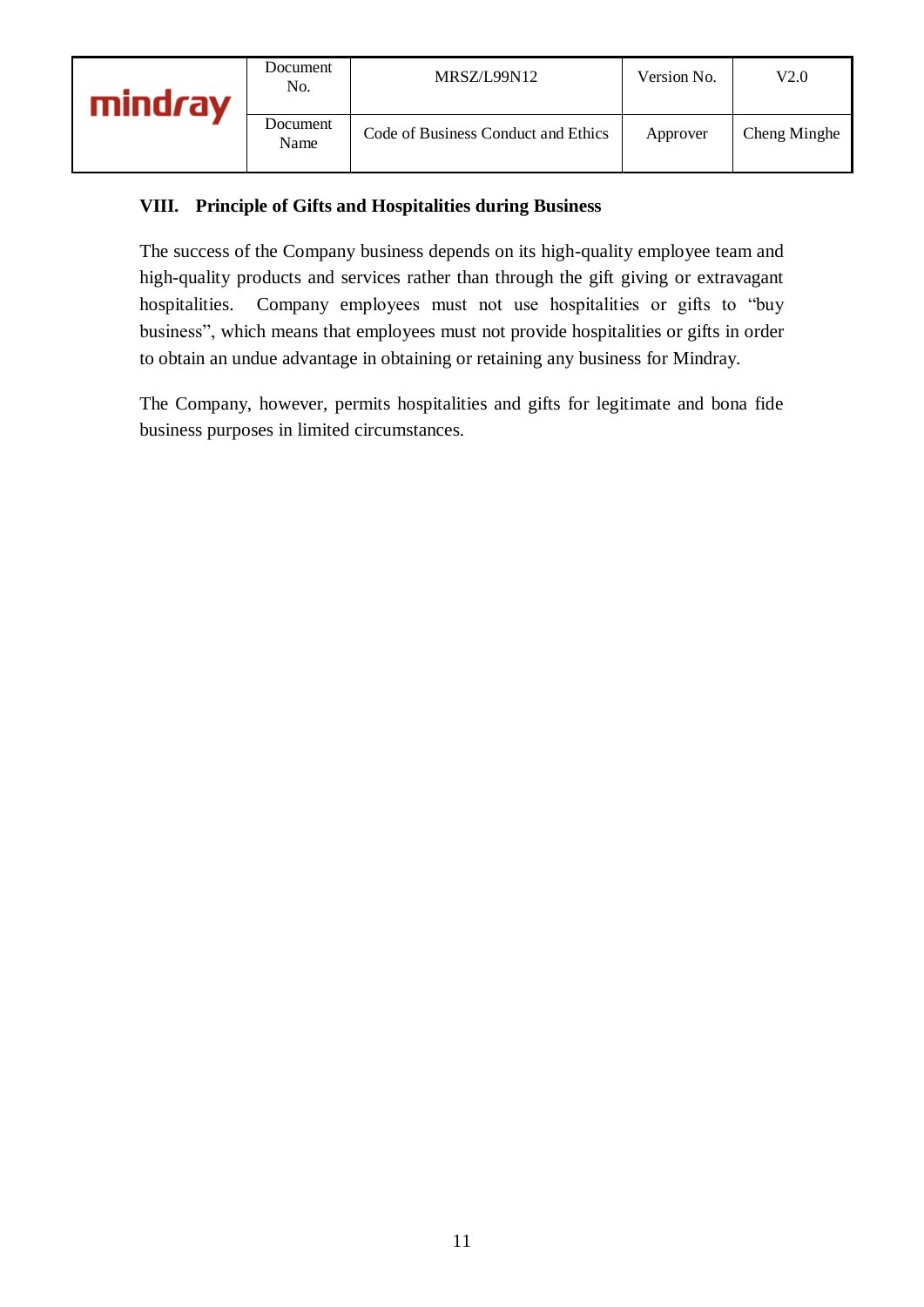### **IX. Principle of Interaction with Healthcare Professionals**

The Company believes it is of paramount importance for medical device manufacturers and suppliers to deal ethically with Healthcare Professionals or hospitals that purchase, rent, recommend, use or make arrangements for the purchase, rent or designation of medical device products to the continual cooperation between the medical device industry and the Healthcare Professionals. For this purpose, "Healthcare Professional" means all members in the medical profession who, in the course of their employment, deliver healthcare services to patients, including physicians and nurses.

The Company encourages its employees to follow ethic business dealings and industry code of conduct that is responsible for the society in their interaction with the Healthcare Professionals. The Company also respects the obligation of the Healthcare Professional to make independent decisions of the products of the Company.

Company employees may interact with Healthcare Professionals in many ways, including: providing sponsorships to Healthcare Professionals to attend academic conferences or training on Mindray products; providing sponsorships to Healthcare Professionals to conduct on-site visits to the Company; providing grants to Healthcare Professionals or employers thereof for research programs; engaging Healthcare Professionals for clinical trials; and engaging Healthcare Professionals for consultancy services.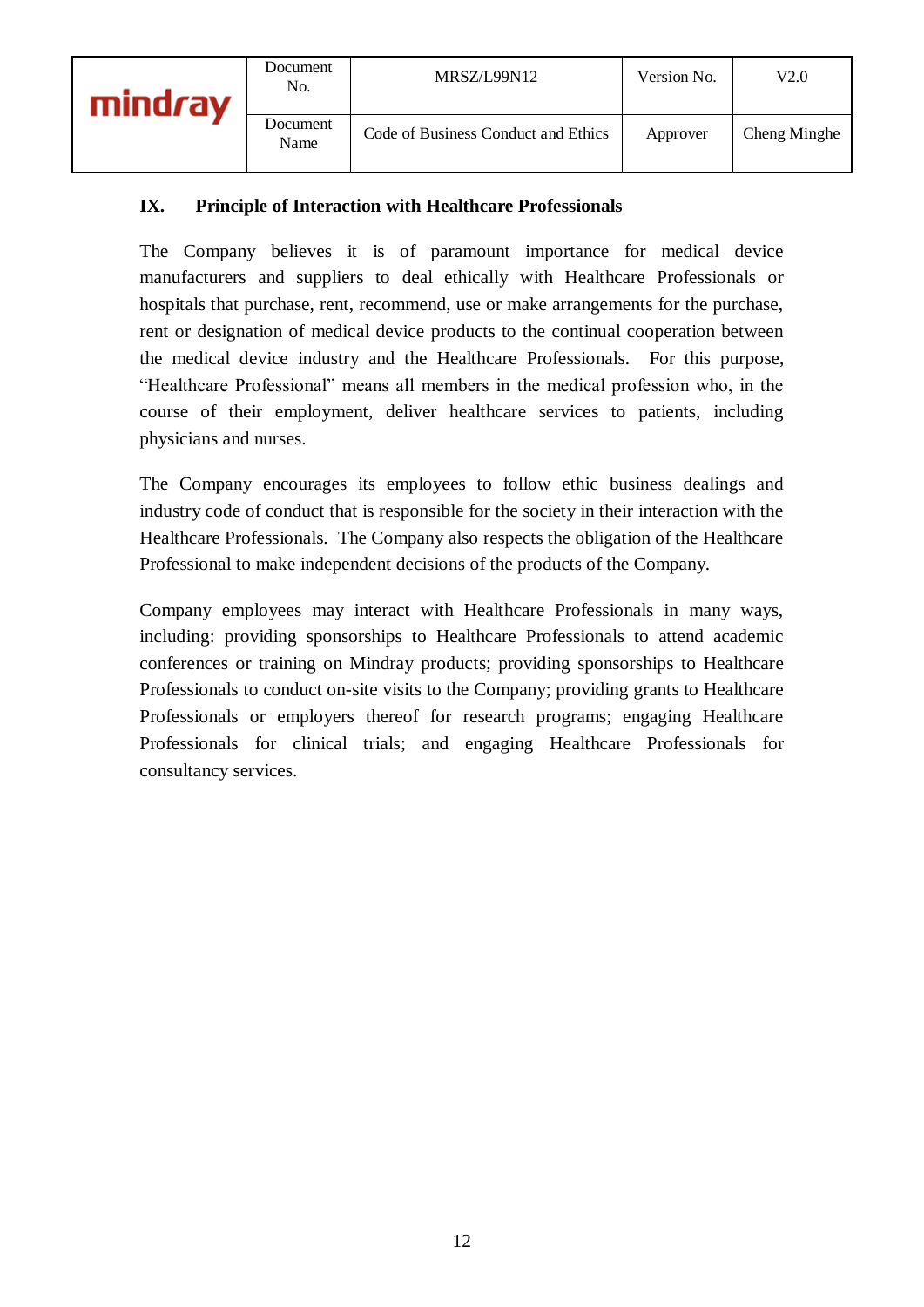# **X. Principle of Cooperation with Agents, Distributors and Suppliers**

The Company operates business and sales the products through agents and distributors all over the world, and purchases the products and services that are necessary for the research and development through suppliers. The Company may be legally liable for the bribery acts or other unethical business conducts of these business partners. For this reason, the Company has the obligation to ensure that it only cooperates with those agents, distributors and suppliers who conduct their business in a legal and proper way.

After the selection of agents, distributors and suppliers, relevant department should manage them in accordance with the following requirements:

(1) For reimbursement of expenses, all accounts, expenses, expense reports, invoices, vouchers, gifts, and hospitalities must be reported and recorded accurately and reliably, and other business records must be maintained to the extent possible;

(2) All payments that the Company makes or any other person makes on behalf of the Company must be supported by vouchers as evidence, and may be used only for the purpose stated in the vouchers;

(3) In order to avoid inappropriate dealings, payments in cash to distributors, agents or suppliers should be avoided, except small-amount payment supported by vouchers;

(4) The payee of the Company's check should not be written as "cash", "check holder" or a third‐party designated by the payment's recipient. The payee of the check should only be the company name of the distributor, agent or supplier with which the Company enters into contract, whose address should be its usual business address.

(5) No payment should be made outside of the country of residence of the recipient, unless with written approval of the Company's CFO or Head of Legal Department.

Only after the performance of a due diligence review and the recording of the review results in written documents, may Agreements be signed, payments be made, and a distributor, agent or supplier start to work.

All agreements with distributors, agents and suppliers should contain representations and warranties on compliance with laws and no bribery, and the original copies of these representations and warranties should be kept in file properly by relevant departments.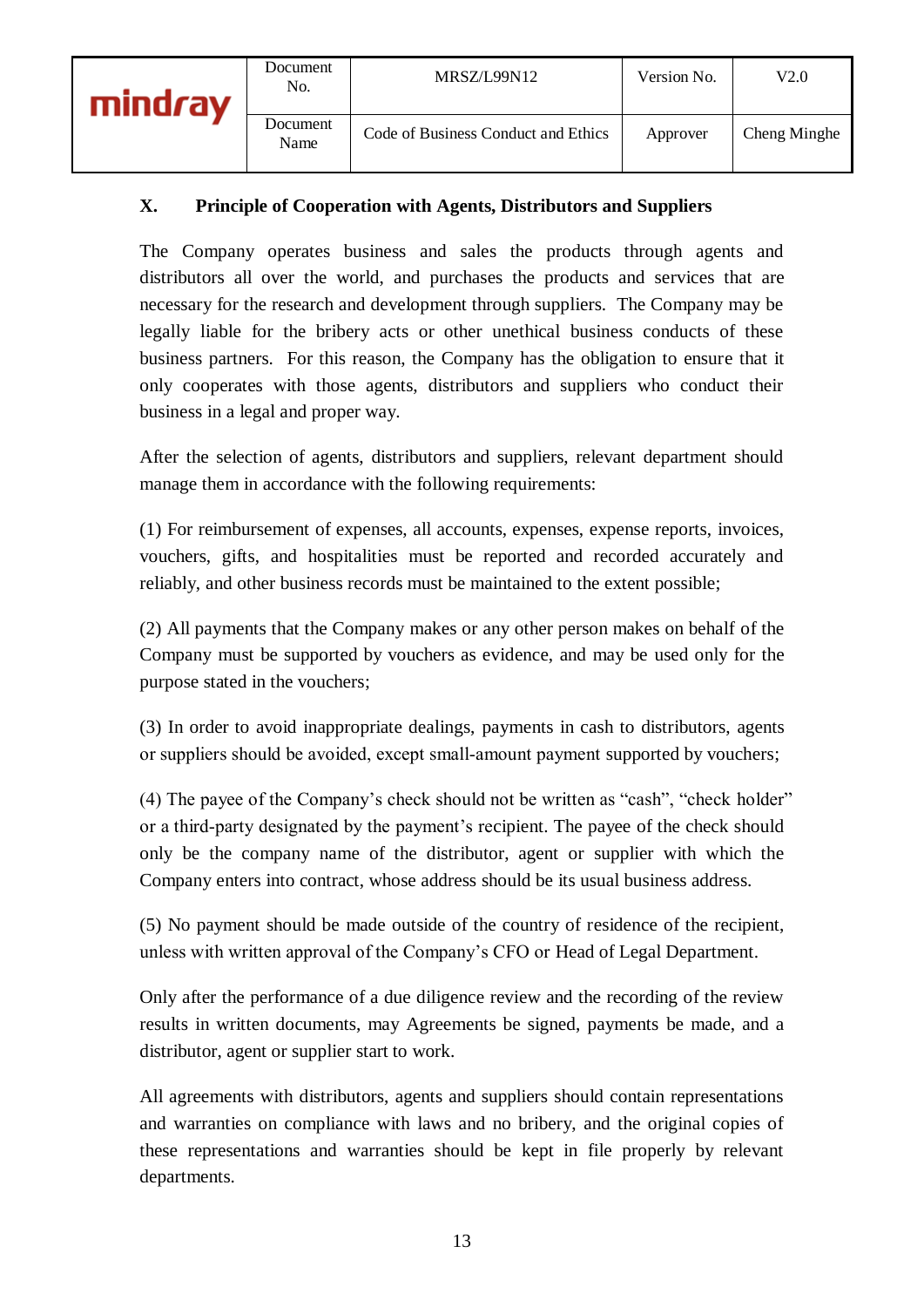| mind <i>r</i> av | Document<br>No.  | MRSZ/L99N12                         | Version No. | V2.0         |
|------------------|------------------|-------------------------------------|-------------|--------------|
|                  | Document<br>Name | Code of Business Conduct and Ethics | Approver    | Cheng Minghe |

Compensation paid to distributors, agents and suppliers that have entered into contracts with the Company should be commercially reasonable, and be proportionate to the work they undertake. The Company should make payments in accordance with the terms of the contracts signed with the distributors, agents, suppliers or other business partners, and should not satisfy the request of the signing party to change the contractual provisions in the following ways:

(1) To increase or reduce the amount of the invoice that the two parties agreed upon, while such request contradicts with the Company's guidelines or procedures or relevant laws; or

(2) To provide multiple copies of invoices, while you suspect that the purpose or consequence of such request may contradict the Company's guidelines or procedures or relevant laws, or have other improper circumstances.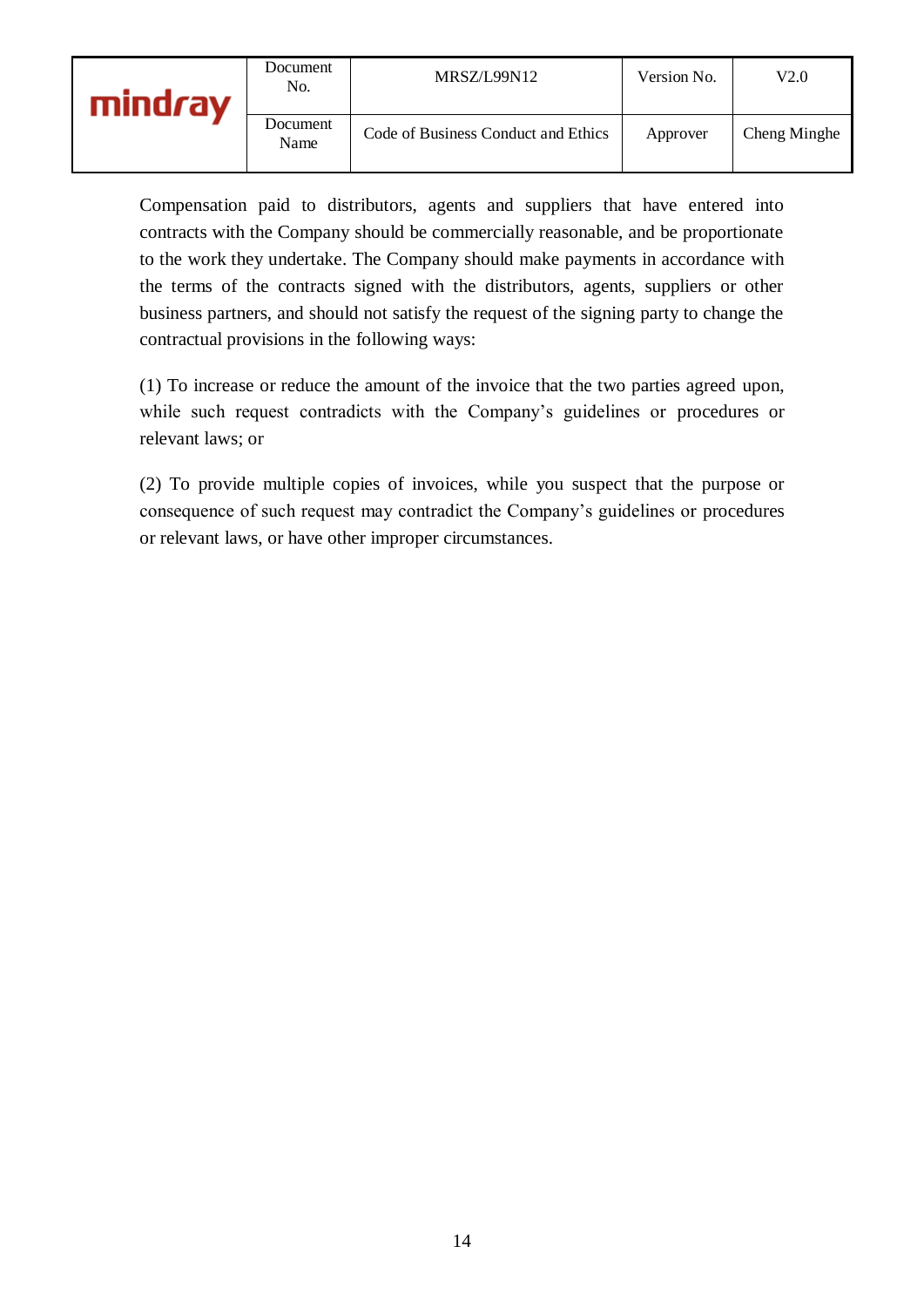# **XI. Principle on Compliance of Trade Policies and Practices**

The Company has a firm commitment to comply fully with all laws and regulations governing the export of its products, services, software, and technical data, including relevant China's national laws and regulations, relevant foreign countries' laws and regulations, relevant international trade policies and practices. The Company strongly opposes the unauthorized transfers of conventional arms, military equipment, related software and technologies, and other similar strategic technologies.

The Company has employed an internal compliance program to address trade risks. The Company carefully monitors and regulates employee and partner access to sensitive technologies and data that some individuals or organizations may wish to use for malicious purposes. The Company verifies that intermediaries, such as customs brokers, freight forwarders, or shippers, represent no potential risks, and will not engage in business with companies or individuals that present risk. The Company has developed and implements standard operating procedures for trade-related audits, recordkeeping, employee training, and transaction and order screening. The Company utilizes an internal system to assist employees in performing end-user verification and product classification.

All Company employees should be familiar with and comply with the policies and procedures outlined in the Company's Internal Compliance Program in Strategic Trade Compliance in order to mitigate trade risks. If you have any uncertainty whether any export activity of the Company represents potential trade risks, please consult with the Trade Compliance Office prior to conducting the activity.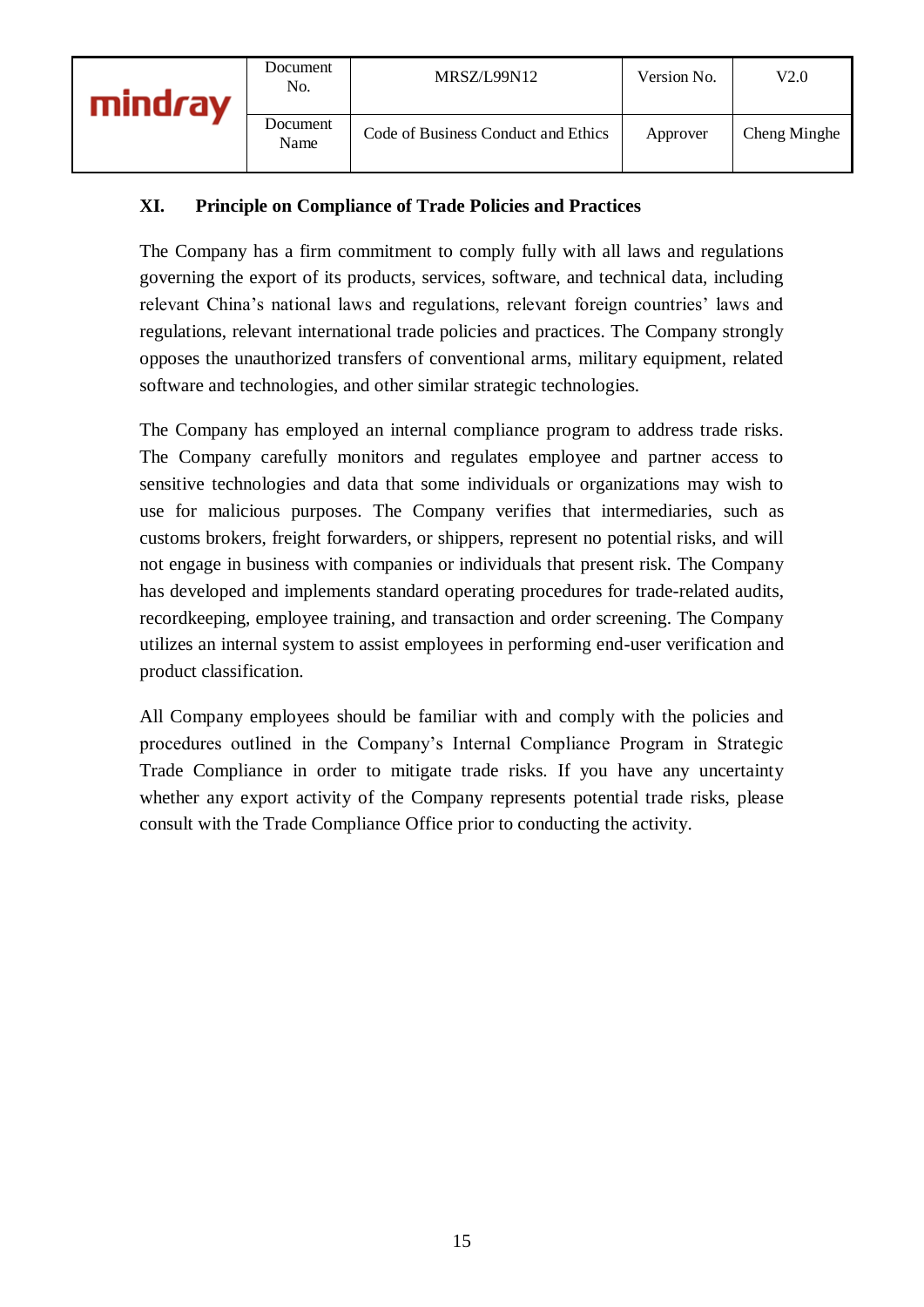# **XII. Accuracy of Financial Report and Public Announcement**

Employees, officers and directors must report all business transactions honestly and accurately. You must be responsible for the accuracy of the records and reports that you provide. Accuracy of the provided information is critically important for the Company to perform its obligations under laws and regulations.

All account books, records and account items should be prepared in accordance with all applicable laws, regulations and standards, and should correctly evidence the correctness of the recorded transactions. The financial statements of the Company

should conform to accepted accounting standards and the Company's accounting policies. Undisclosed or unrecorded accounts or funds may not be established, no matter for what purpose. Accounting books or records of the Company may not contain inaccurate or misleading entries, no matter for what reason. Use of the funds or other assets of the Company is prohibited if without being supported by vouchers.

You also must make records of the purpose of such use, and prepare all approval documents necessary for the transactions.

The Company only reimburse for goods, services or other expenses that are supported by relevant invoices or receipts. Transactions in cash relating to the business of the Company should be avoided, except when there is a need for normal, customary spending in cash.

You will receive immediate penalties if the records you prepare are inaccurate or misleading, or if you fail to disclose information in accordance with relevant requirements.

It is the policy of the Company that reports and documents provided to relevant government authorities or other public communication channels contain comprehensive, fair, accurate, prompt, comprehensible disclosures.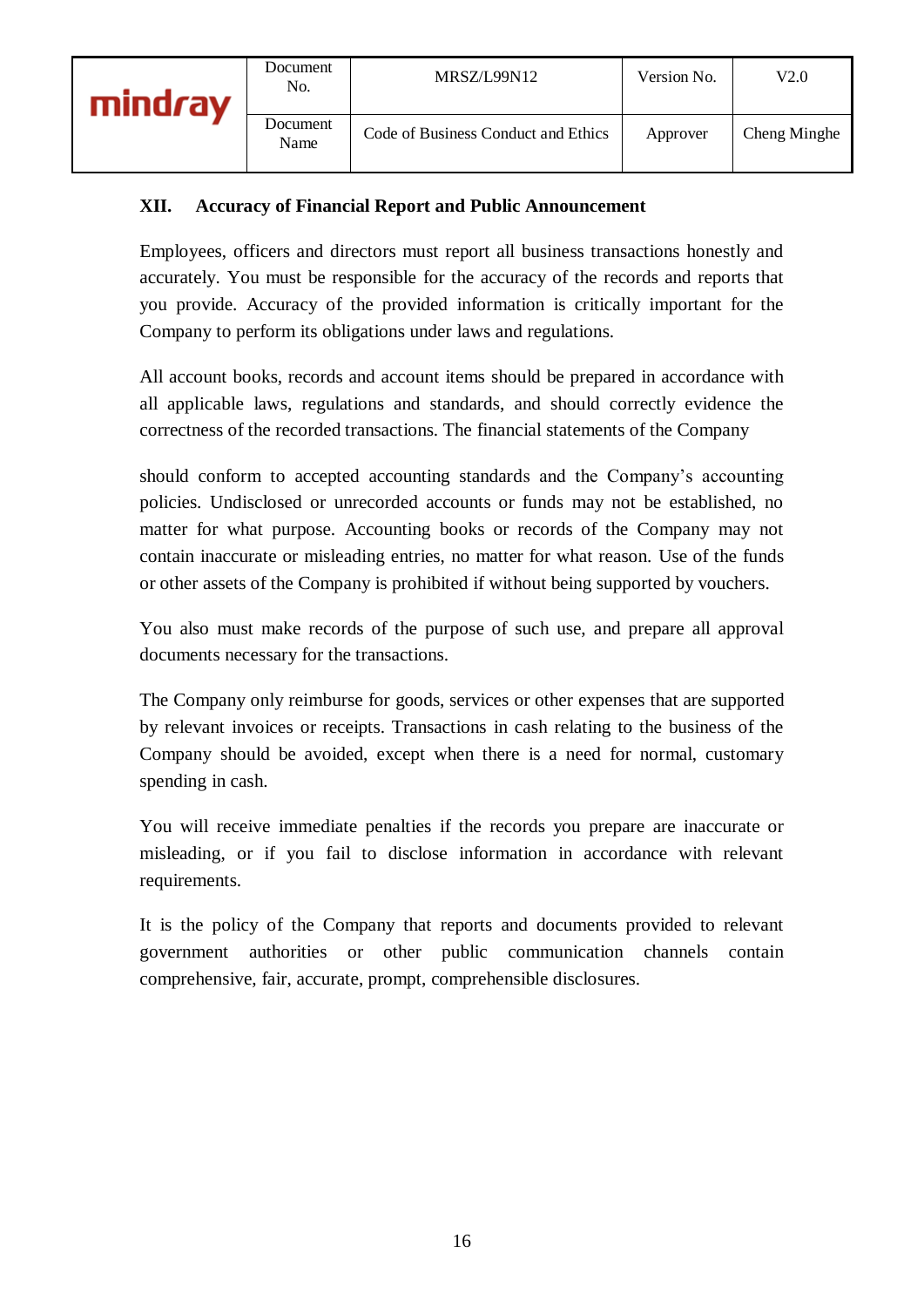# **XIII. Challenge or Complaint of Accounting or Auditing**

Employees may file written complaint to the Company's Chief Financial Officer, secretively or even anonymously, if they have questions concerning accounting or auditing items, or have complaints about accounting, internal accounting or auditing.

Questions and complaints that the CFO determines as reasonable will be forwarded to the Audit Committee, which is subordinated to the Board of Directors, for its handling. In any circumstance, all records of complaints and questions must be submitted to the Audit Committee during each fiscal quarter. Any questions or complaints may also be submitted directly to any member of the Audit Committee of the Board of Directors secretively or even anonymously.

The Audit Committee will evaluate all questions or complaints it receives, and authorize relevant personnel to conduct necessary or appropriate tracking so as to investigate the truthfulness and specificity of these questions or complaints.

The Company should not penalize, treat in a discriminatory manner, or retaliate on any employee that submitted complaints or questions, unless in the situation where the employee knowingly submitted untruthful reporting.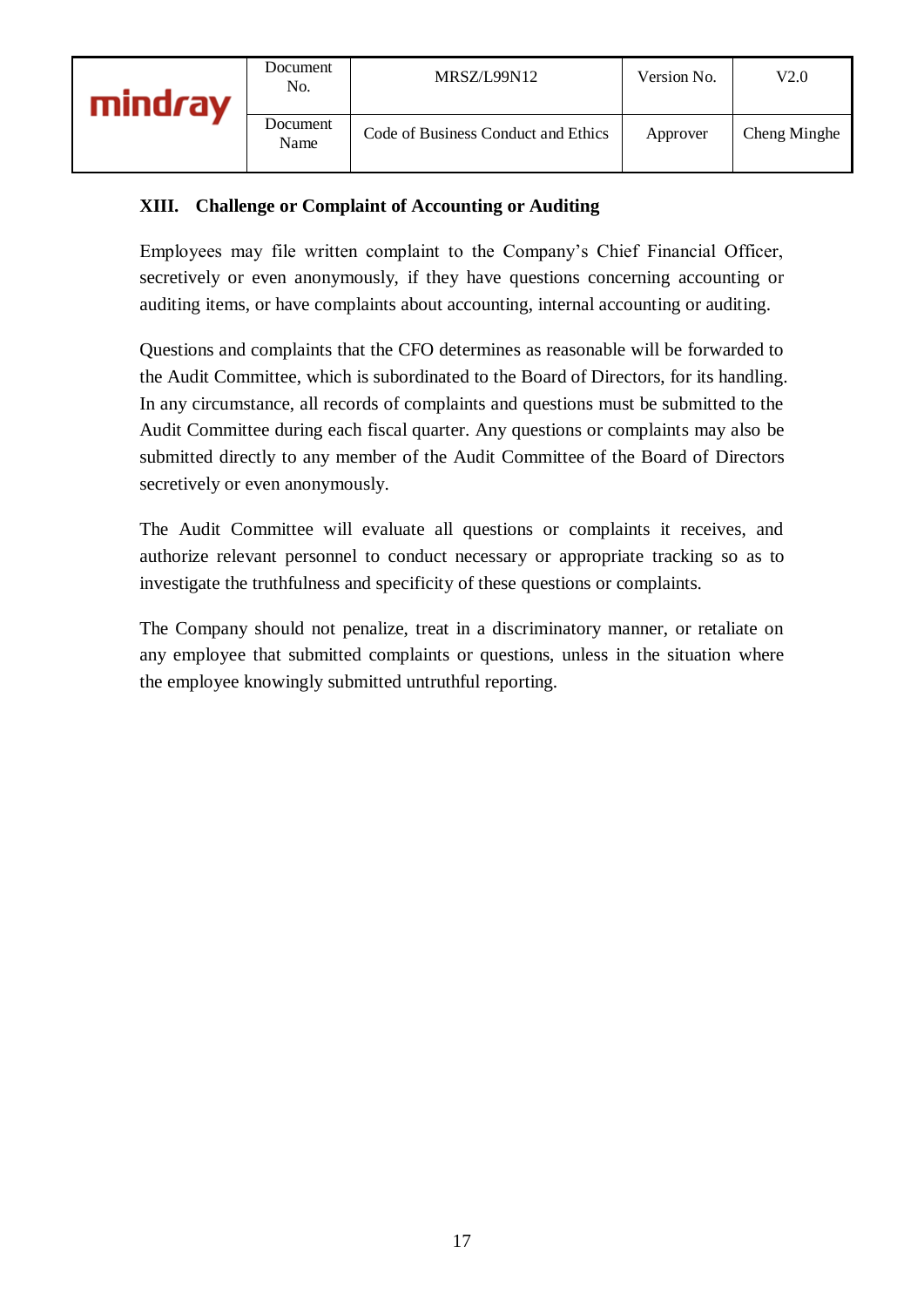# **XIV. Penalties for Violation of this Code**

Violation of this Code may result in serious consequences on the Company, the Company's reputation, and the trust of customers and investors in the Company. Penalties that the Company are subject to for its criminal or civil wrongdoings may include huge fines and restrictions on future business operations. Individual employees may be subject to substantial finds or imprisonment. Therefore, violations of this Code should be dealt with seriously.

The supervisor of relevant employee, Human Resource Director and Head of Legal Department should determine the penalties to impose after consultation. Overall severity of the violation will be taken into account when determining the penalty.

Penalties may take various forms, including termination of employment. In certain situations, employees that violated the Code may need to pay damages to the Company for the losses or harms it suffers. The Company may even file legal action against such employees.

The Company may impose penalties on supervisors and senior executives if they tolerate or allow unlawful or unethical activities of their subordinates, or fail to correct such activities while having explicit knowledge thereof.

The company may impose penalties on employees if they make untruthful representations during investigations on violations of this Code. All employees should strictly abide by the requirements of this Code. No circumstance may be used as the reason for violating this Code, and instruction of the Company's management is not an exception thereto. If any management team member connives at any violation of this Code, employees may contact the Head of the Supervisory Department of the Company.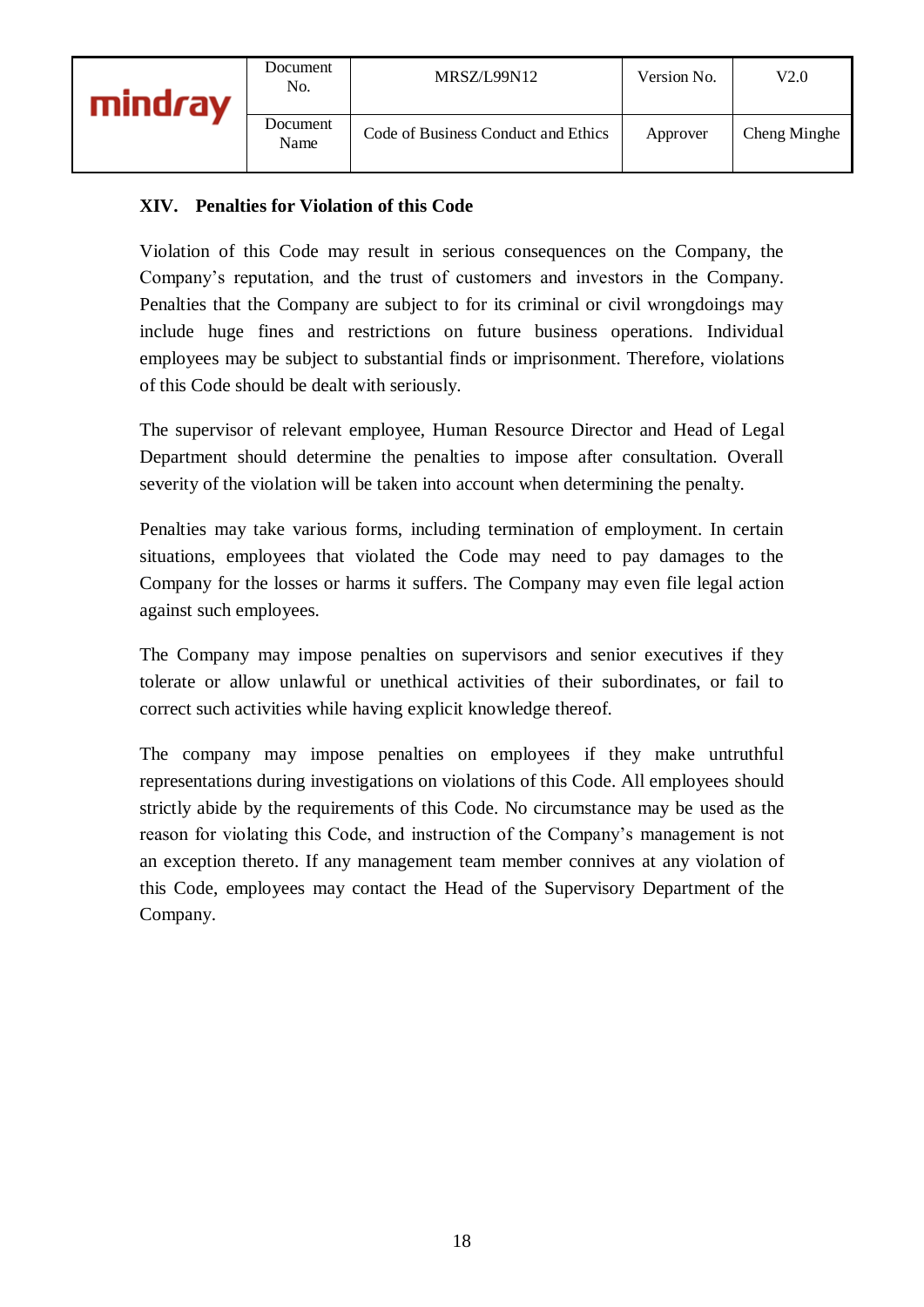# **XV. Procedures of Reporting and Compliance**

Each employee, officer and director has the right to communicate with Head of the Supervisory Department on the interpretation of this Code, through phone call (+8675581888787), email compliance@mindray.com) or in-person meeting, and to seek guidance.

Any employee, officer or director that knows or believes any other employee, officer, director or representative of the Company engaged or is engaging in any violations has the right to report to the Head of the Supervisory Department of the Company.

You may file the report either openly or secretively (including anonymously). Reporting may take the following means:

- By mail: Supervisory Committee, Shenzhen Mindray Bio-Medical Electronics Co., Ltd. Mindray Building, Keji South Twelfth Road, High-new Tech Park, Nanshan District, Shenzhen, China (postcode: 518057)

- By telephone, or voice message: +86 755 81888787

- By email: compliance@mindray.com

After receiving a report on violations, the Head of the Supervisory Department should conduct investigations and make decisions on Internal Investigation of Allegations of Misconducts.

Employees, officers and directors must provide full cooperation to investigation of the Company. Those who do not cooperate will be subject to penalties up to termination.

Failure to comply with this Code will cause penalties as provided in relevant policies of the Company, up to termination of employment. The Company may report to relevant government authorities of certain violations, or file suits against such violations.

The Company should not penalize, treat in a discriminatory manner, or retaliate on any employee that submitted complaints or questions or cooperated in investigations, unless in the situation where the employee knowingly submitted untruthful reporting or knowingly provided untruthful information when cooperating in the investigation.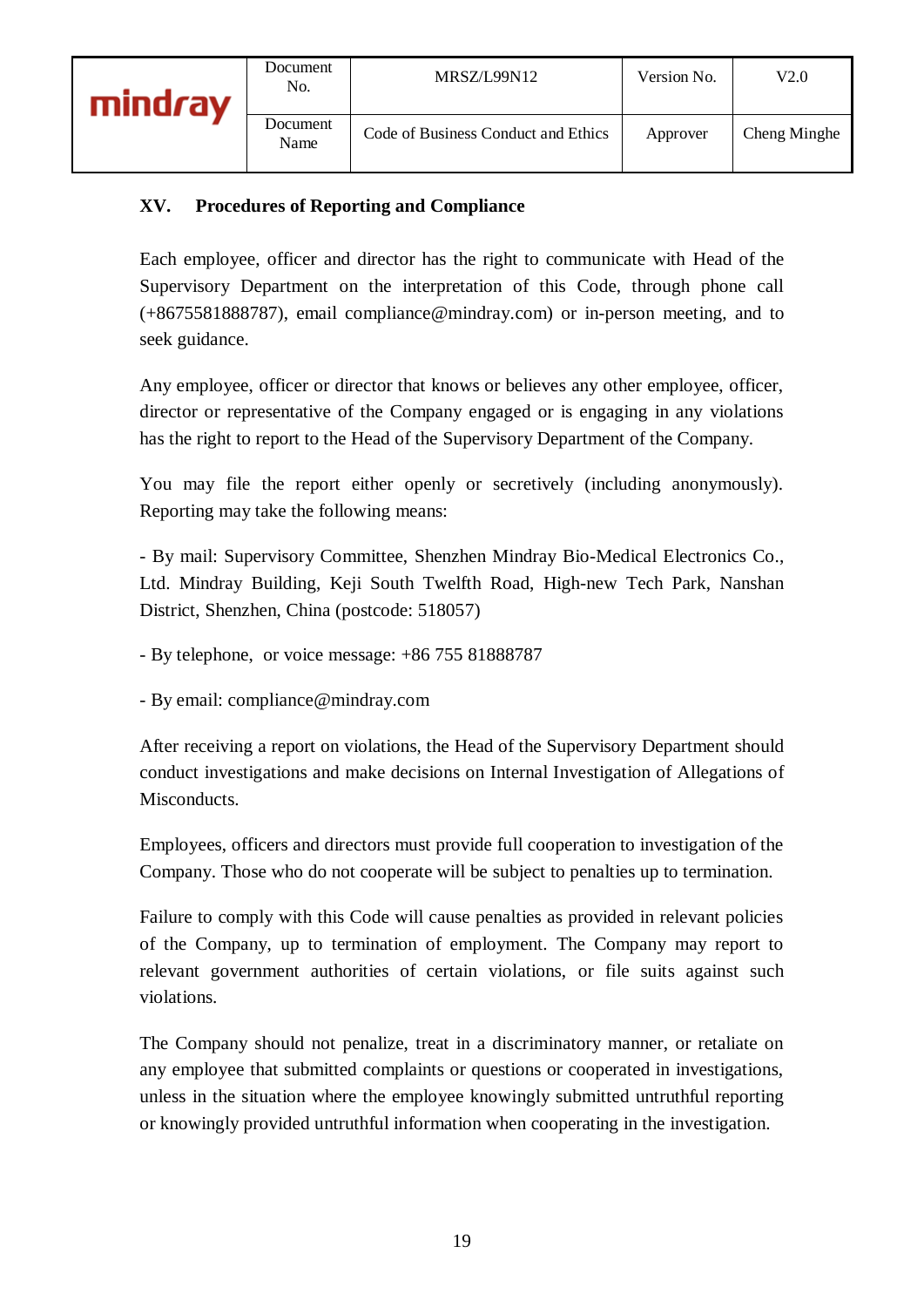| <b>mindray</b> | Document<br>No.  | MRSZ/L99N12                         | Version No. | V2.0         |
|----------------|------------------|-------------------------------------|-------------|--------------|
|                | Document<br>Name | Code of Business Conduct and Ethics | Approver    | Cheng Minghe |

If for any reason you prefer communicating with anyone except the Head of the Supervisory Department, you may contact the Head of Legal Department.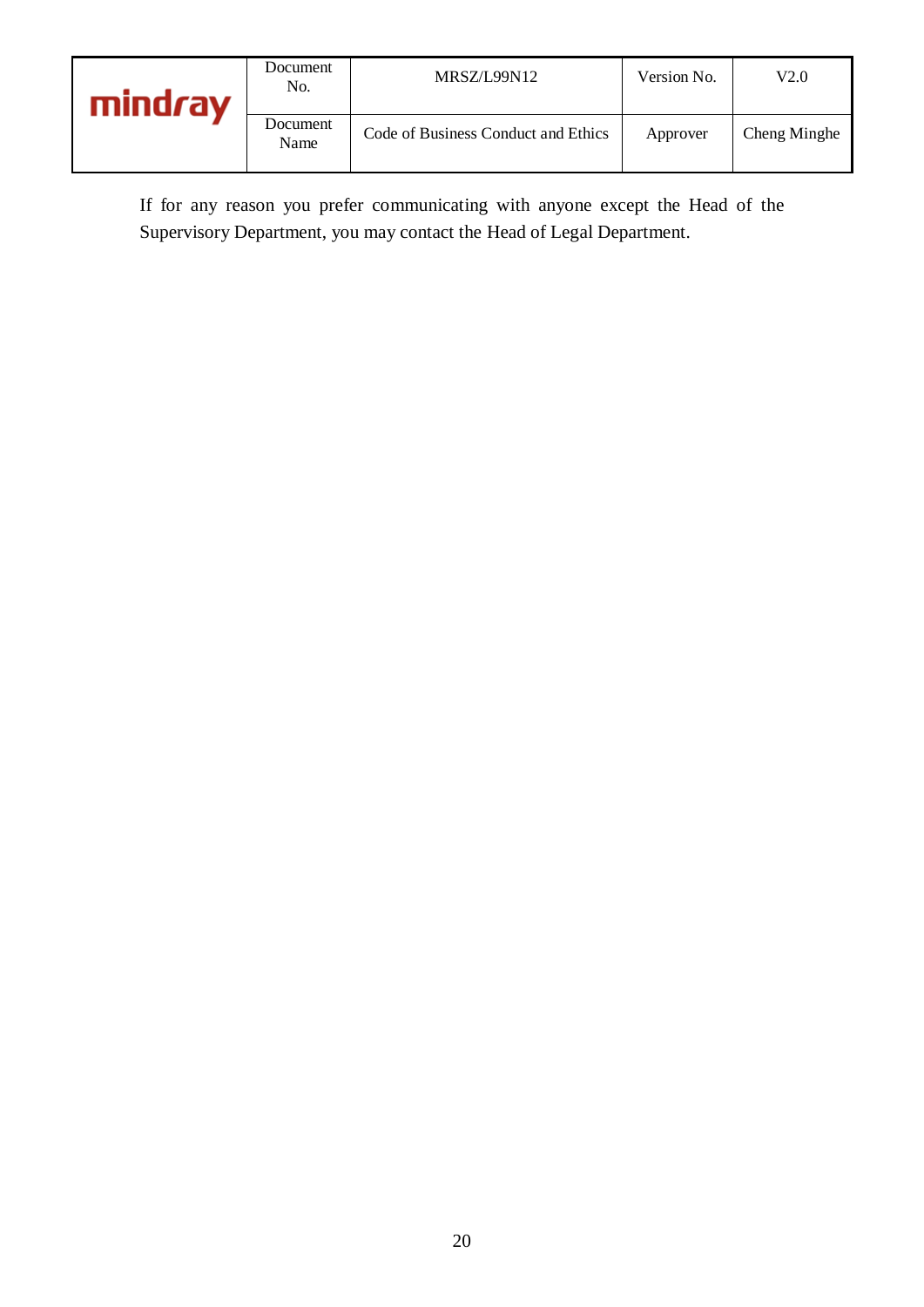| <b>mindray</b> | Document<br>No.  | MRSZ/L99N12                         | Version No. | V2.0         |
|----------------|------------------|-------------------------------------|-------------|--------------|
|                | Document<br>Name | Code of Business Conduct and Ethics | Approver    | Cheng Minghe |

# **XVI. Exemption of this Code**

In principle, all requirements in this Code must be abided by, but certain requirements may be exempted in extremely exceptional circumstances. If any employee or officer finds that his/her circumstance is special and wishes to seek exemption from this Code, he/she should contact his/her direct supervisor. If the direct supervisor agrees with the exemption, further approval needs to be obtained from the Head of Legal Department. The Head of Legal Department should be responsible for keeping full records of the exemption application and decision results.

Any senior executive or director that seeks exemption from this Code should contact the Chairman of the Audit Committee. Any exemption from this Code applicable to senior executives or directors, or any change to provisions applicable to senior executives or directors should be made only by the way of a resolution passed by the Board of Directors, and disclosed in accordance with relevant laws or securities exchange regulations.

Despite the above, if any SOP of the Company has any specific procedural requirements for deviation concerning a matter governed by such SOP, the deviation procedure in that SOP should be followed.